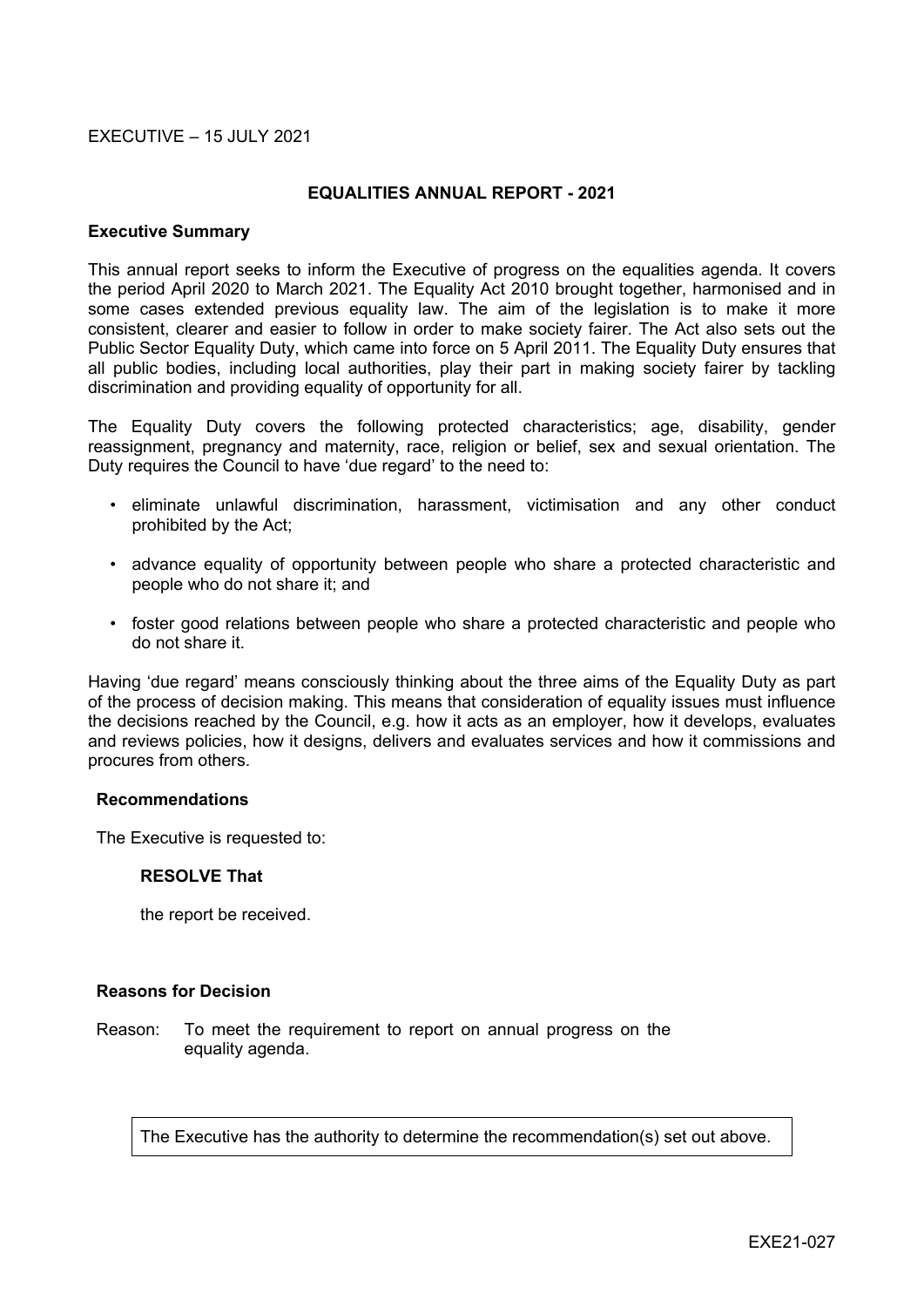| <b>Background Papers:</b>       | <b>Corporate Equality Scheme</b><br><b>Sustainability Impact Assessment</b><br><b>Equalities Impact Assessment</b> |
|---------------------------------|--------------------------------------------------------------------------------------------------------------------|
| <b>Reporting Person:</b>        | Julie Fisher, Chief Executive<br>Email: julie.fisher@woking.gov.uk, Extn: 3333                                     |
| <b>Contact Person:</b>          | Refeia Zaman, Senior Policy Officer<br>Email: refeia.zaman@woking.gov.uk, Extn: 3479                               |
| <b>Portfolio Holder:</b>        | Councillor Ayesha Azad<br>Email: cllrayesha.azad@woking.gov.uk                                                     |
| <b>Shadow Portfolio Holder:</b> | Councillor Ann-Marie Barker<br>Email: cllrann-marie.barker@woking.gov.uk                                           |
| Date Published:                 | 7 July 2021                                                                                                        |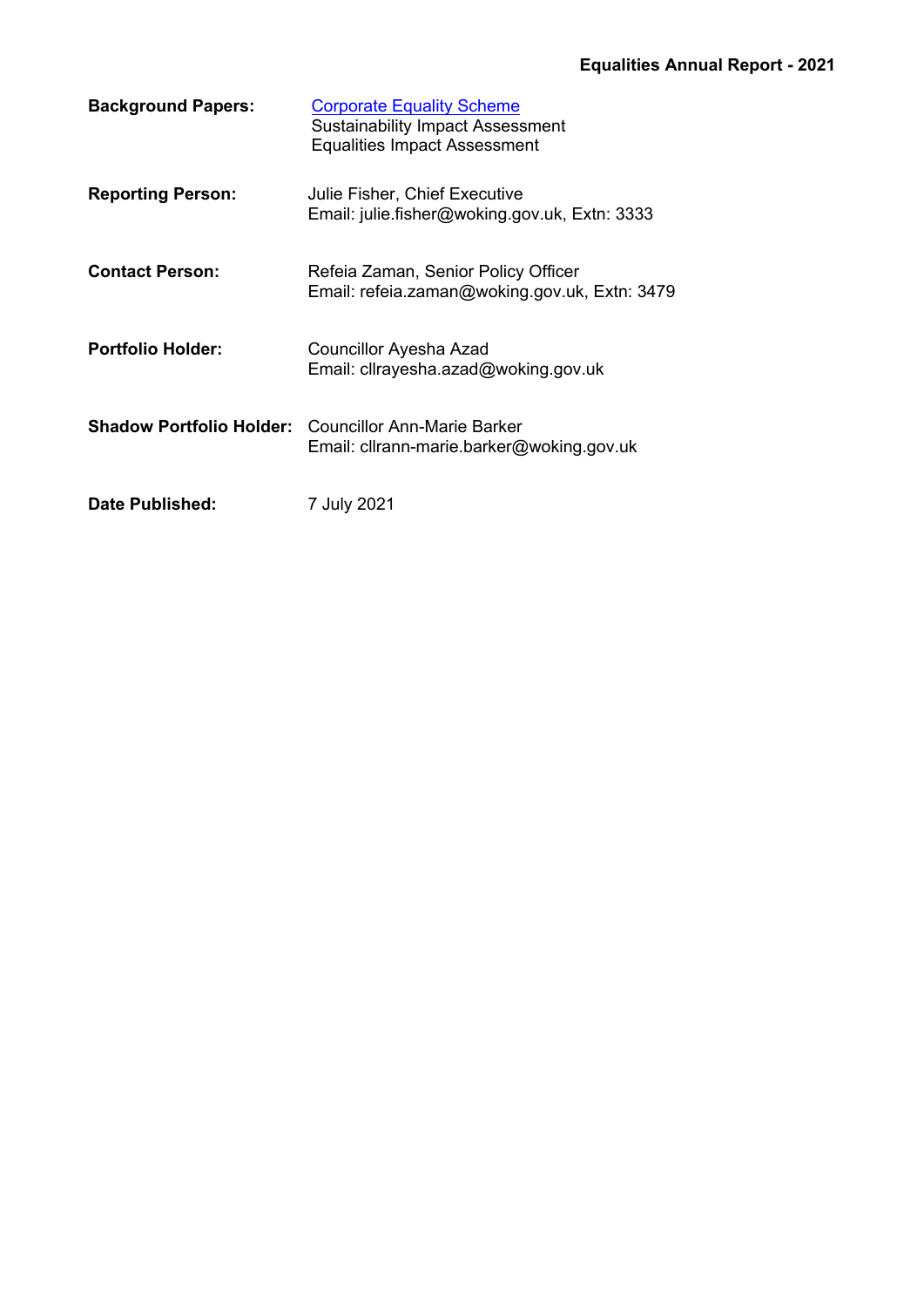### **1.0 Introduction**

- 1.1 Woking Borough Council believes that the diversity of its population and workforce is one of its greatest strengths. Equality of opportunity and freedom from discrimination is a fundamental right and this Council has a duty to exercise leadership to promote this right. The Council intends to promote equality and prevent discrimination through its roles as service provider, employer and community leader.
- 1.2 The Council will follow best practice in all equality areas and work to:
	- eliminate unlawful discrimination, harassment and victimisation;
	- advance equality of opportunity between people who share protected characteristics and those who do not; and
	- foster good relations between people who share a protected characteristic and those who do not.
- 1.3 From April 2011 the Equality Act 2010 brought together all previous equality legislation and gave full protection to eight protected characteristics: age, disability, gender reassignment, pregnancy and maternity, race, religion or belief, sex and sexual orientation. Some aspect of the legislation also covers marriage and civil partnership.
- 1.4 Success in mainstreaming equalities in the organisation is measured by The Equality Framework for Local Government, which was adopted by the authority in March 2009. The Framework is based on three levels of achievement, developing, achieving and excellent. The Council has been successfully verified by external assessment at 'Achieving' level.
- 1.5 Over the 12 months covered by this report the Pandemic has obviously had unprecedented effects on the Council as a service provider, community leader and employer. The priority of service provision was to support the most vulnerable members of our community and ensure they were safe and well. As community leader, the Council played a key role in the emergency response to the pandemic and ensuring the safety of its residents. As an employer many people had to adjust to working from home for some or all of their working time. Employee support and wellbeing was paramount.

### **2.0 Progress**

- 2.1 The Public Sector Equality Duty (specific duties) requires all public bodies to:
	- Annually publish information that shows how they have complied with the Equality Duty. This was published on the Council website in January.
	- Set equality objectives for the organisation. Overarching objectives have been developed which are relevant to each of the equality groups covered by the Equality Act. They relate back to the General Duty and are designed to ensure a holistic approach to tackling inequality and promoting equality through the organisation and Borough. (attached Appendix 1)
- 2.2 The Equality and Wellbeing Working Group met quarterly, monitoring progress on the equality and wellbeing agenda. Due to the pandemic the Group did not meet last year but will resume meetings this year.
- 2.3 A comprehensive programme of equality and wellbeing awareness has taken place over the year, covering issues such as wellbeing whilst working from home, mental health awareness, again focusing on the impact of the pandemic and lockdown. Our annual campaigns, e.g. around homophobia, gender equality, men's health and carers took place on-line, including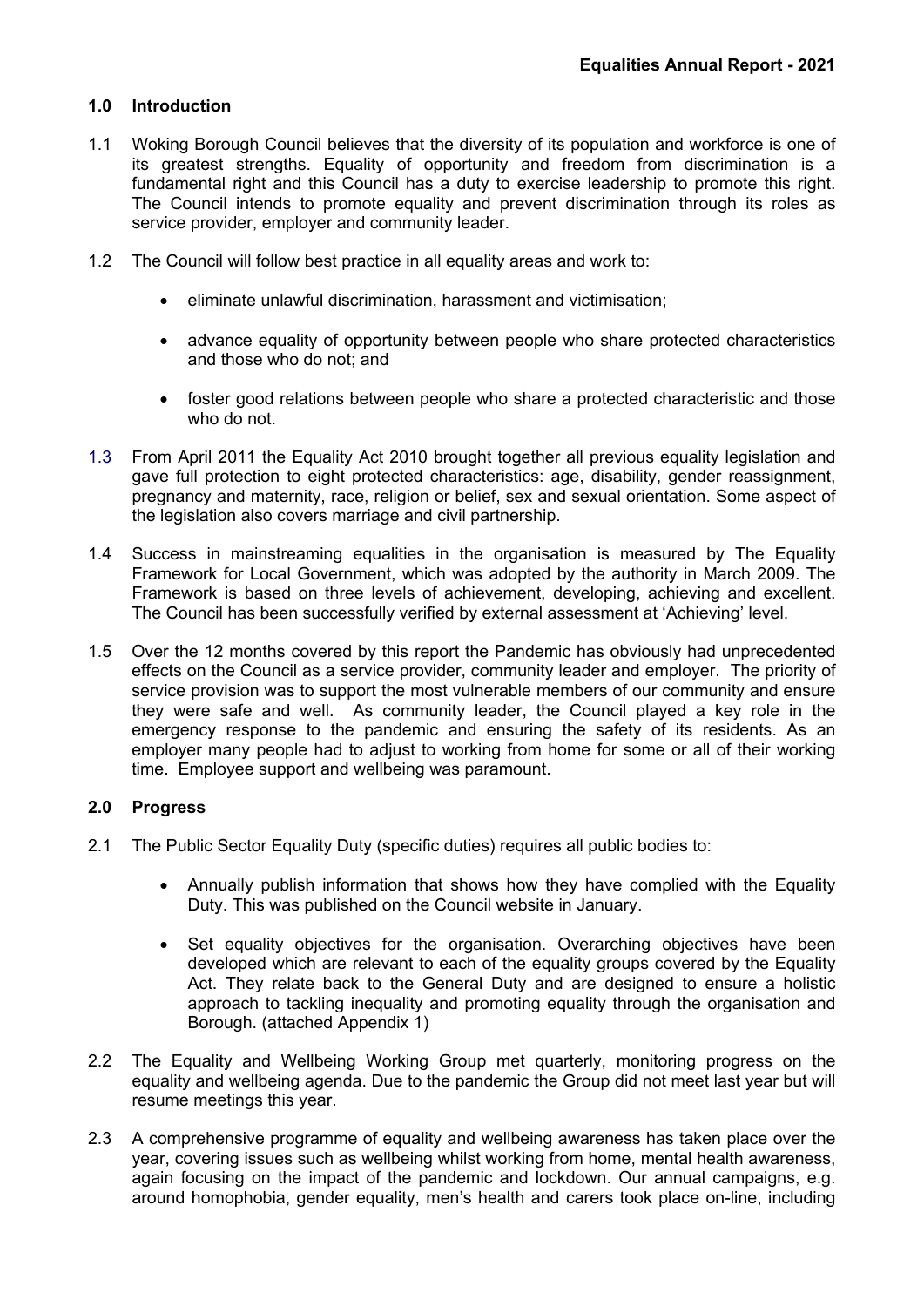ewok+ and the Council's social media pages. A wellbeing section was created for the Covid response pages, ensuring up to date information was available to all. Weekly Health & Wellbeing emails were sent out, giving advice, tips and ensuring moral was maintained. Online training was providing on topics such as working from home, coping with the stresses of the pandemic and building resilience. Employee surveys were carried out to gauge the impact of the pandemic on working life.

- 2.4 A pilot course was run on Building Resilience, ensuring individuals and teams have the skills and knowledge to look after their own health and wellbeing, cope with of their work and that of their teams and ensure a healthy work-life balance. Feedback from the pilot was positive, changes were made and follow-up sessions were run with one of the Family Support teams. This will be evaluated, with a view to rolling out to other teams in the organisation. This will be important over the coming months as we transition to the new hybrid way of working in the future.
- 2.5 In addition monthly health and wellbeing themes have also been highlighted on ewok+, offering helpful advice and tips on how to look after yourself and effectively manage life and work, especially in the current situation. Themes have included healthy heart, benefits of walking, diabetes awareness and men's health. Advice is also provided on how to achieve good mental health and wellbeing, including dealing with stress and obtaining a better worklife balance. The organisation has 8 trained Mental Health First Aiders and the Employee Assistance Programme is promoted regularly.
- 2.6 The equality agenda has been successfully mainstreamed throughout the organisation and the Council's priority is to ensure accessible services are available to the vulnerable sections of the local communities. A large proportion of the work over the last year has focused on supporting communities, local residents, businesses and employees through the pandemic. (See Appendix 2)
- 2.7 Working relationships with community groups, providing support to those protected by equality legislation, continue to be developed. The focus of the past 12 months was to ensure that groups could move their support and services on-line to continue providing the vital assistance to some of the most vulnerable sections of our communities. This was done extremely successfully and we should really be proud of the voluntary sector organisations in our Borough and the lifelines they provide.
- 2.8 Equality monitoring figures are produced annually for employment, looking at areas such as workforce profile. appointments, training, promotion and discipline and grievance issues. These are broken down according to race, gender, disability, age, sexuality and religion and belief. These are detailed in Appendix 3.
- 2.9 From 6 April 2017 employers in Great Britain with more than 250 staff are required by law to publish annually its gender pay gap (mean and median averages) and the proportion of men and women in each quartile of the organisation's pay structure.
- 2.10 This year's report, covering the 12 months up to 31st March 2020, showed that the Council has a mean gender pay gap of 19.28% and a median gender pay gap of 10.24%. The mean gender pay gap nationally is now 15.5% according to the October 2020 Office for National Statistics (ONS) Annual Survey of Hours and Earnings (ASHE) figures. The main reason for Woking's gap is an imbalance of male and female colleagues across the organisation, the roles in which men and women work within the organisation and the salaries that these roles attract.
- 2.11 The Council is committed to reducing its gender pay gap and an action plan has been developed to look at how best to achieve this, including carrying out further analysis of pay, reviewing recruitment processes, promoting flexible working options and development opportunities. The full report and action plan can be accessed at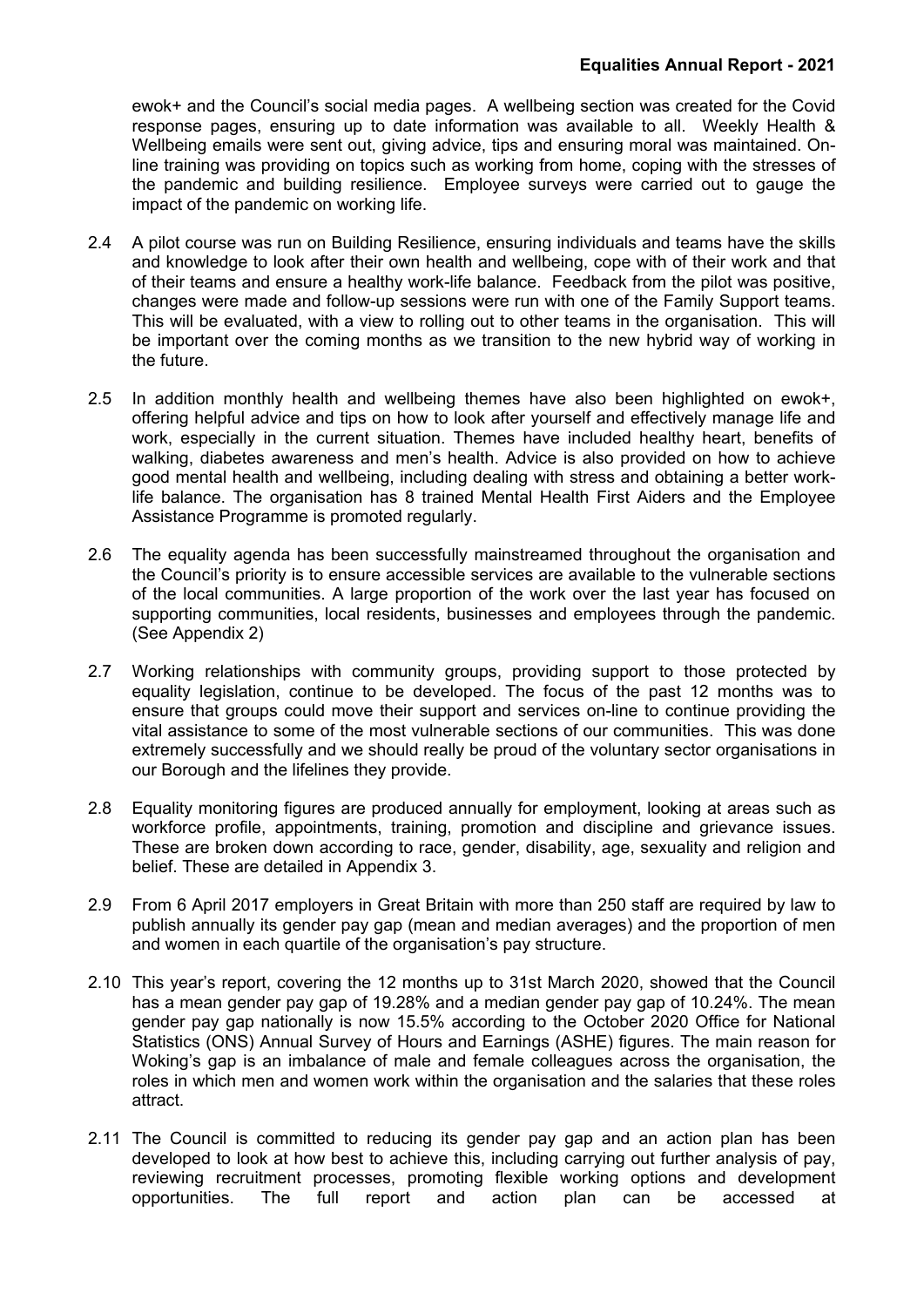[https://www.woking.gov.uk/sites/default/files/documents/Jobs/Pay%20Policy%20Statement%](https://www.woking.gov.uk/sites/default/files/documents/Jobs/Pay%20Policy%20Statement%202020-21%20and%20Gender%20Pay%20Gap%20Data.pdf) [202020-21%20and%20Gender%20Pay%20Gap%20Data.pdf](https://www.woking.gov.uk/sites/default/files/documents/Jobs/Pay%20Policy%20Statement%202020-21%20and%20Gender%20Pay%20Gap%20Data.pdf)

### **3.0 Future Plans**

- 3.1 Across the organisation a huge amount of work is done to address the needs of the most vulnerable sections of the local communities and the equalities agenda has successfully been mainstreamed into service plans. In the current climate of scarce resources, partnership working with the statutory and voluntary sectors is increasingly important.
- 3.2 Building the capacity of local voluntary and community organisations to support this is an essential part of ensuring this happens. The current pandemic crisis has highlighted the excellent work that can be done with partnership working to ensure the most vulnerable in our community are supported. The recovery will not be easy and there will be individuals, groups and businesses needing support for the foreseeable future. Employees also provided vital support throughout and again it is important to ensure all are supported in making the adjustments required going forward. Opportunities have also been created on how to work more effectively and efficiently going forward and a new Corporate Leadership Team (CLT) has taken the lead at Woking so things are looking positive.

#### **4.0 Corporate Strategy**

4.1 The equalities and well-being agenda ensures we meet out legal obligations under Equality legislation. Ensuring we have a healthy and flexible workforce which is able to meet the demands of service provision to some of the most vulnerable sections of our communities, including improving the health and wellbeing of all residents, reducing social inequality and engaging our communities. Strengthening partnership working is essential to this process, ensuring scarce resources are used to maximum effect.

#### **5.0 Implications**

#### Finance and Risk

5.1 Equality work is mainstreamed into annual Service Plans and budgets allocated accordingly. In addition external funding is identified for specific projects as and when required.

#### Equalities and Human Resources

5.2 Equality and Wellbeing Training is provided through Surrey Learn, a partnership of all Surrey local authorities. Internal awareness campaigns and training take place throughout the year. A Member awareness session is held annually.

Legal

5.3 The report ensures the organisation meets its legislative requirements under equalities legislation, including the Public Sector Equality Duty and outlines annual progress on the equality and wellbeing agenda.

### **6.0 Engagement and Consultation**

6.1 Recovering from the pandemic, narrowing equality gaps and improving the life chances of different groups will require a pooling of evidence, resources and action planning. Working in partnership with the statutory, voluntary and community sectors will become increasingly important. Building and supporting the capacity of the voluntary/community sectors to enable this will be essential. The Council will have to become smarter at engaging and involving communities of interest in decision making, service and workforce planning, particularly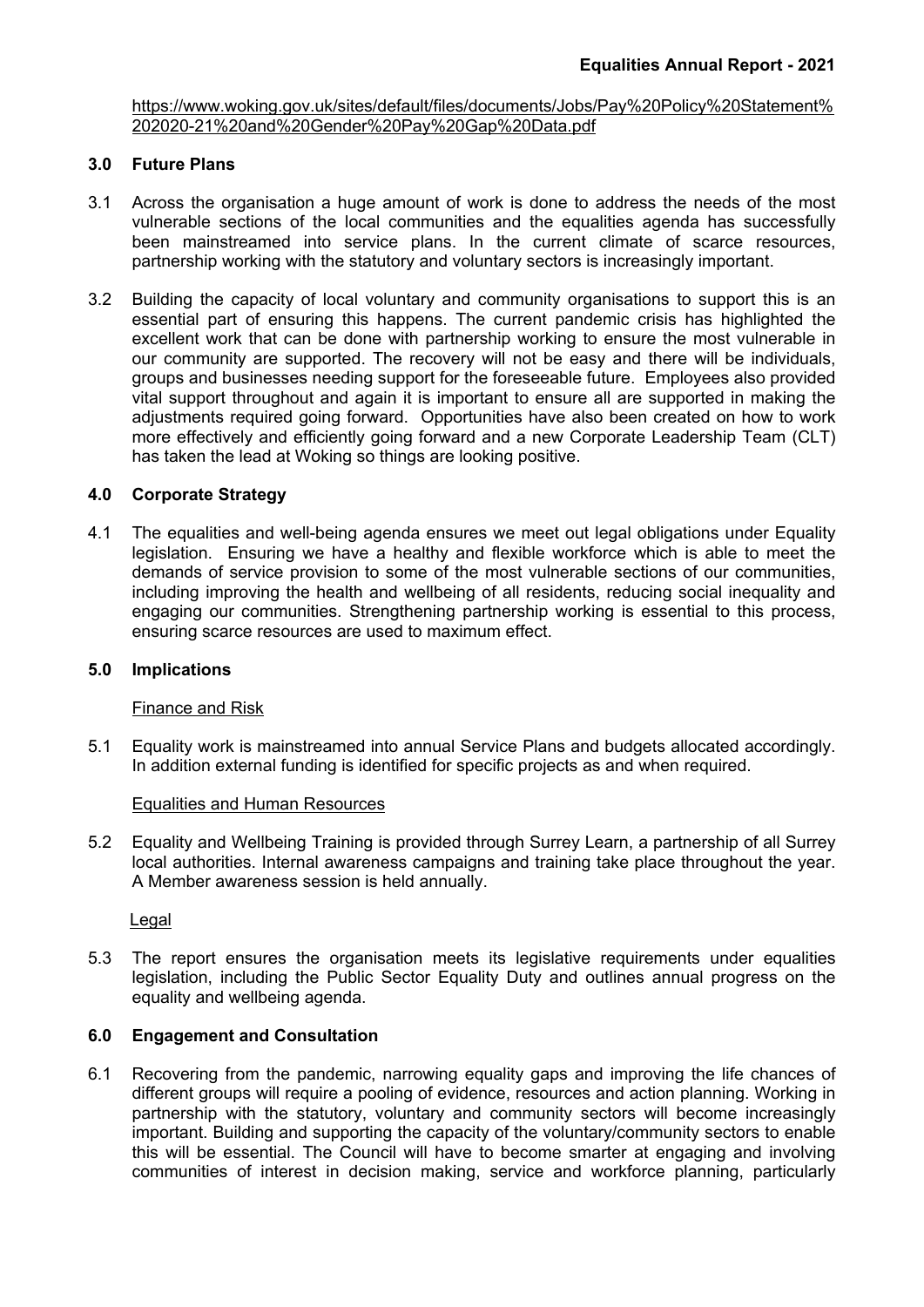groups who may experience disadvantage and inequality; the Big Conversation will aid this process .

REPORT ENDS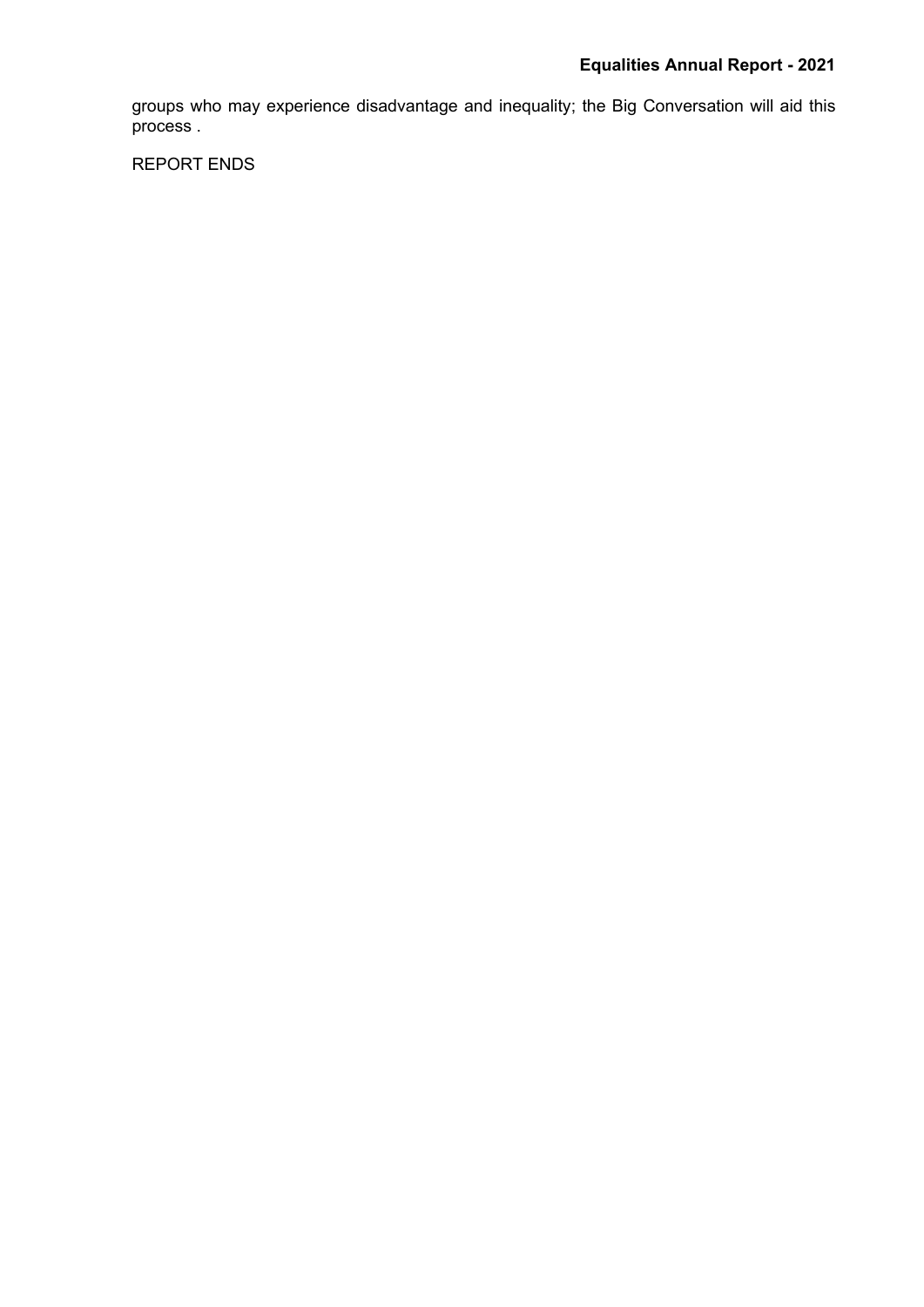### **Equality Objectives:**

Overarching objectives that have been developed for the council's Corporate Equality Scheme which are relevant to each of the nine equality groups covered by the Equality Act, relate back to the General Duty and are designed to ensure a holistic approach to tackling inequality and promoting equality through the organisation. The overarching objectives are to:

### **Tackle victimisation, harassment and discrimination**

Take reasonable steps to ensure that residents, service users and employees are not unlawfully discriminated against and take appropriate action to prevent & tackle victimisation and harassment.

#### **Improve access to services**

Take reasonable steps to ensure that services are inclusive, responsive to risk, physically accessible and provided through the most efficient and effective channels available.

#### **Close the gap in outcomes for citizens**

Take reasonable steps to improve life chances for citizens by reducing outcome gaps that may exist within the Borough as well as those that may exist between the Borough and elsewhere.

#### **Increase understanding and mutual respect between communities**

Take reasonable steps to build stronger communities and promote good relations, both within and between communities.

#### **Increase participation and engagement**

Take reasonable steps to remove barriers that may exist to engagement and help residents (especially those who are under-represented) to participate in local decision making and influence local decisions.

### **Ensure equitable employment policies and practices**

Provide equality of opportunity for all Council staff by ensuring all employment policies and practices, (concerning recruitment, retention, promotion, training and discipline), are designed to reflect and attract the communities that Woking serves.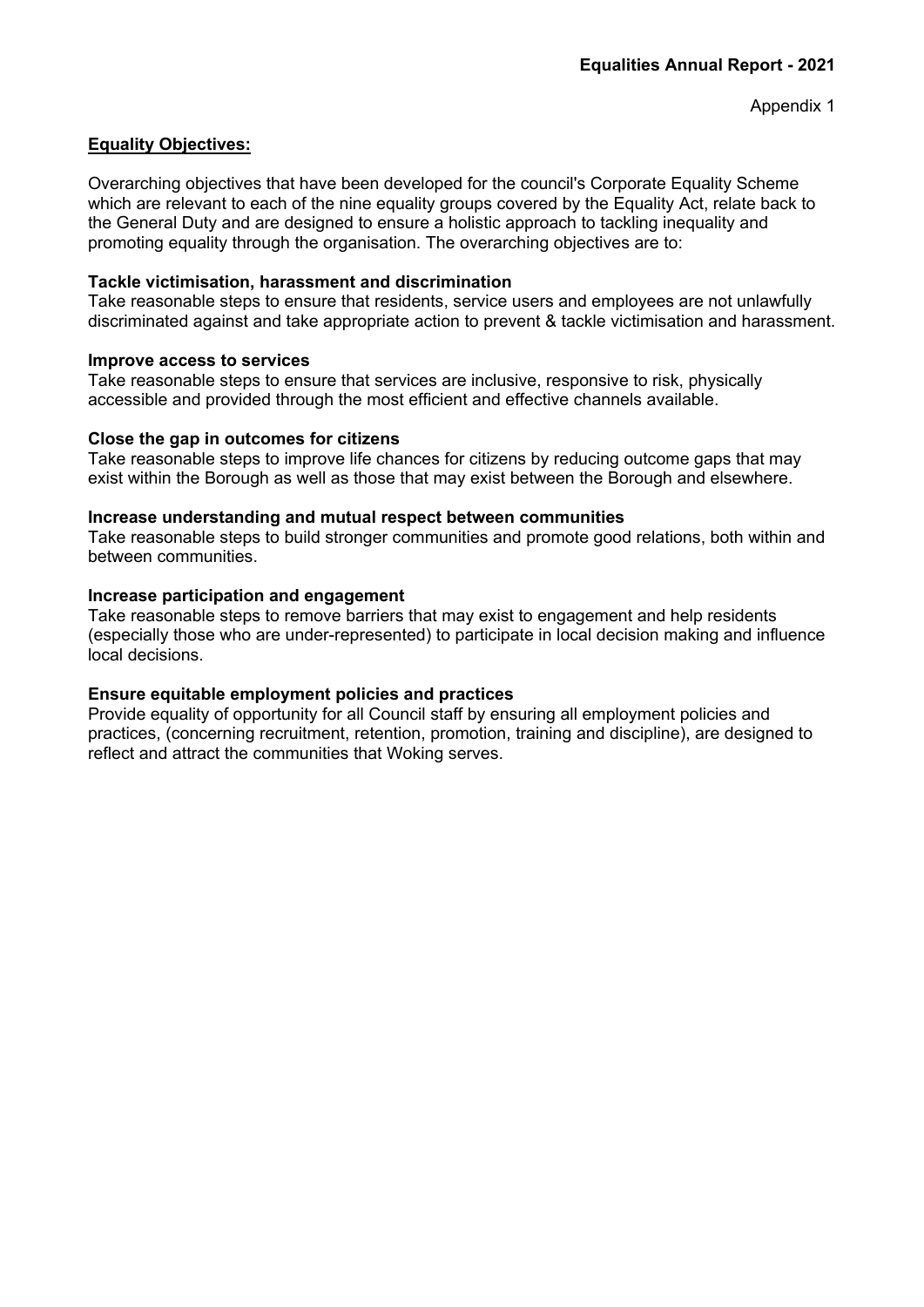Appendix 2

#### **Equality actions/achievements: 2020/21:**

A significant part of the work covering this period involved the Council's emergency response to the pandemic.

Staff re-deployed to support the frontline – 143

158,000 messages delivered via social media, email, print and broadcast.

Phone calls made to vulnerable & shielding residents - 2370.

Residents given support and advice via our helpline - 1156 calls

Prescriptions delivered – 575

Community meals delivered – 85588 meals

Pieces of PPE handed out - 70,120

Volunteers signed up to offer their help - 977

Emergency accommodation provided – 161

Households provided with council tax support – 4188

Supporting businesses with advice on re-opening following lockdown, including small businesses, community centres etc.

Supporting with contact tracing.

Support follow up on an outbreak relating to a variant of concern, which led to targeted testing of a population of Eastern European employees.

Support surge testing.

Secure vaccinations of Hepatitis A at a local traveller site where an outbreak was identified.

Interfaith work via, Woking People of Faith, Surrey Muslim Association and bespoke engagement with Shah Jahan Mosque

Armed Forces Covenant – Armed Forces panel driven work in supporting the forces community in Woking and engagement with Army Training centre, Pirbright, 11 infantry brigade, Aldershot and helping to establish a Veterans Hub in Woking as well as working with SERFCA.

WBC achieved MOD's Employer Recognition Scheme Gold Award in 2020.

Community engagement work with residents in Sheerwater, eg. gardening and time capsule.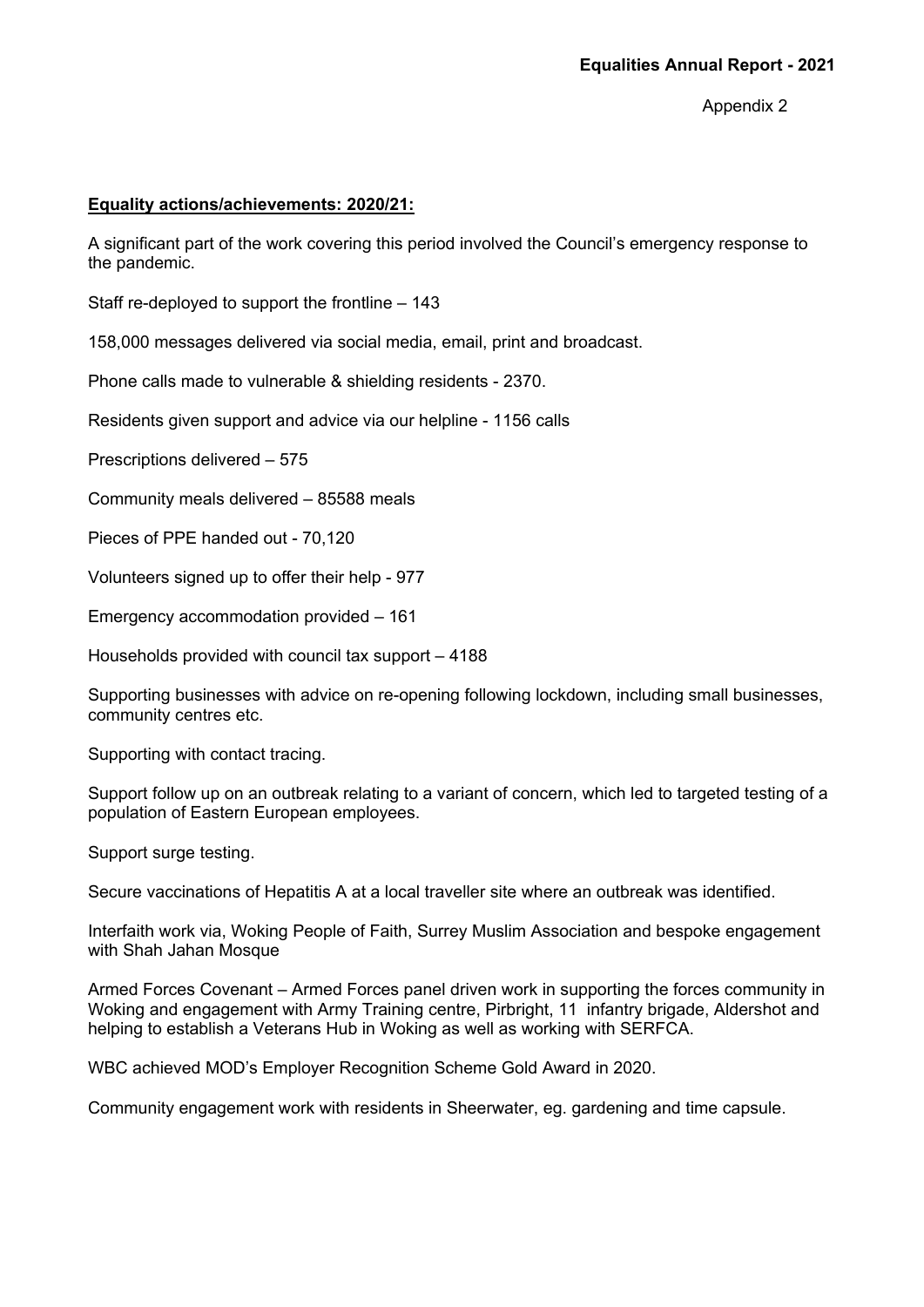Appendix 3

# **Equalities Monitoring Data for the period 1/4/2020 – 31/3/2021**

# **1. \*Breakdown of all employees by:**

\*These figures are based on 447 employees; this includes all employees all on the payroll including casual employees who may only work very occasionally.

### *a) Ethnic background*

| Asian/ Asian British       | 40  |
|----------------------------|-----|
| <b>Black/Black British</b> | 14  |
| Chinese/Other              | 4   |
| Mixed                      | 4   |
| White                      | 341 |
| Gypsy/Traveller            |     |
| Romany Gypsy               |     |
| <b>Irish Traveller</b>     | ი   |
| Other (please specify)     | 31  |
| Not Known                  | 8   |
| Prefer not to say          |     |

### *b) Gender*

| 155 |
|-----|
| 292 |
|     |
|     |
|     |

### *c) Declaration of Disability*

| <b>Yes</b>        | 21  |
|-------------------|-----|
| No                | 407 |
| Prefer not to say | 14  |
| Not known         | :C  |

### *d) Age*

| Under 25  | 20  |
|-----------|-----|
| $25 - 34$ | 69  |
| $35 - 44$ | 109 |
| $45 - 54$ | 115 |
| $55 - 64$ | 109 |
| Over 65   | 25  |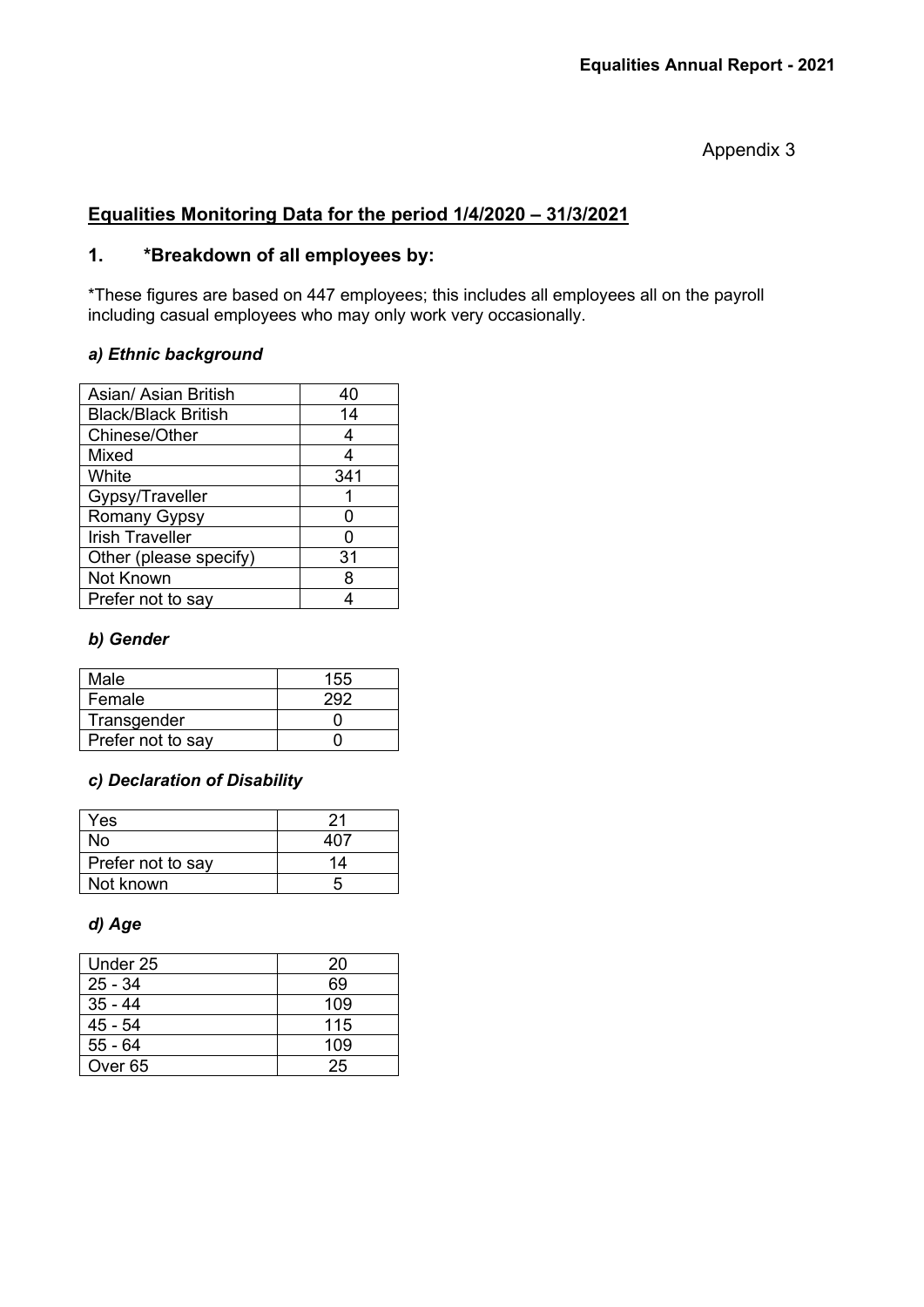### *e) Sexual orientation*

| Heterosexual/Straight | 294 |
|-----------------------|-----|
| <b>Bisexual</b>       |     |
| Gay or Lesbian        | 5   |
| Prefer not to say     | 16  |
| Not Known             | 129 |

## *f) Religion*

| Christian              | 218           |
|------------------------|---------------|
| <b>Buddhist</b>        | 2             |
| Hindu                  | 8             |
| Jewish                 | 2             |
| Muslim                 | 34            |
| Sikh                   | $\mathcal{P}$ |
| No Religion            | 147           |
| Other (Please specify) |               |
| Not Known              |               |
| Prefer not to say      | 23            |

### **2. How many people belonging to each group applied to the Council for employment during the period?**

# *a) Ethnic background*

| Asian/ Asian British       | 202 |
|----------------------------|-----|
| <b>Black/Black British</b> | 91  |
| Chinese/Other              | 11  |
| Mixed                      | 42  |
| White                      | 704 |
| Gypsy/Traveller            | O   |
| Romany Gypsy               | 0   |
| <b>Irish Traveller</b>     | O   |
| Other (please specify)     | 28  |
| Not Known                  | 31  |
| Prefer not to say          | 20  |

## *b) Gender*

| Male              | 420 |
|-------------------|-----|
| Female            | 670 |
| Transgender       |     |
| Prefer not to say | x   |
| Not known         |     |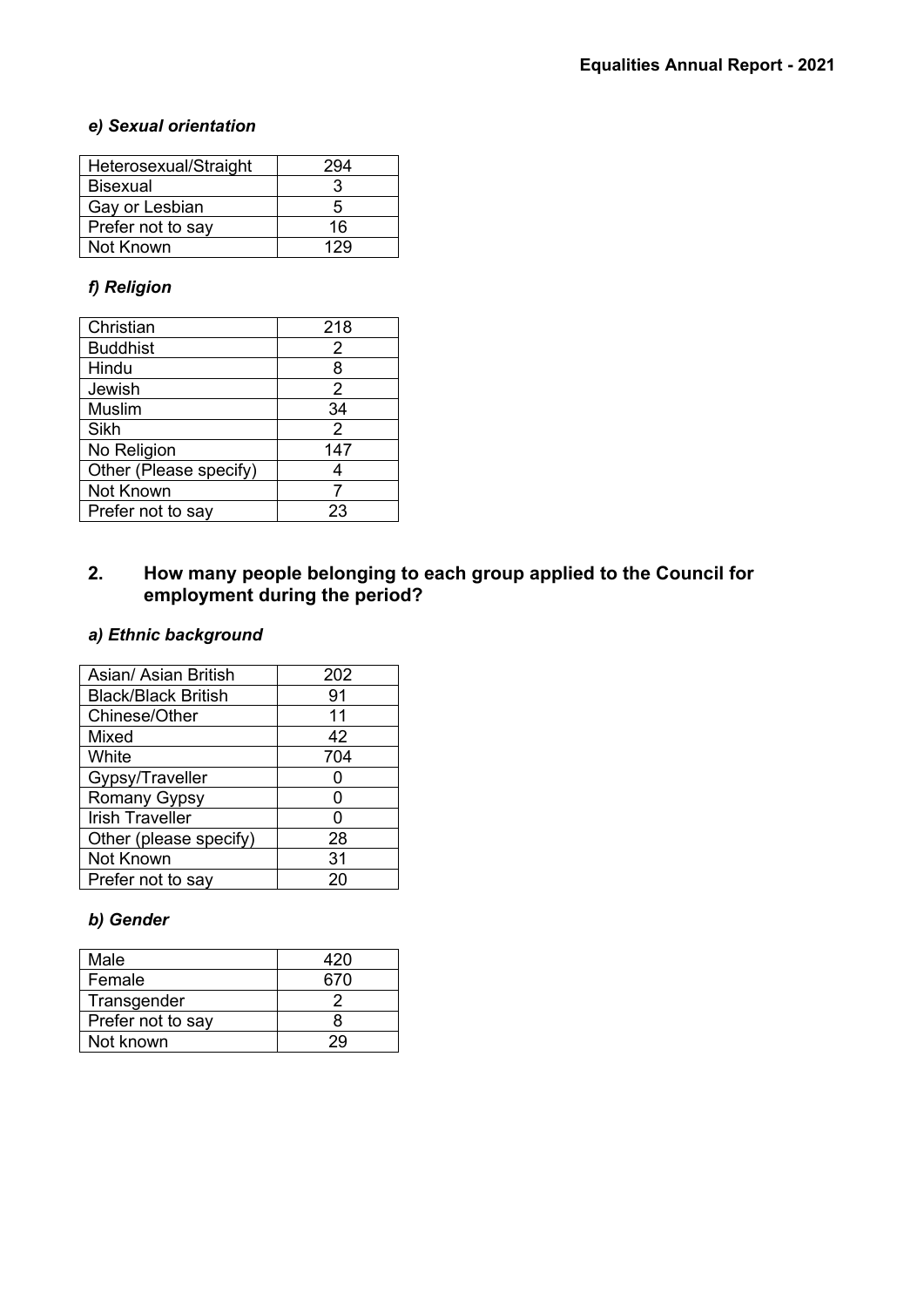## *c) Declaration of Disability*

| Yes               | 32   |
|-------------------|------|
| No                | 1093 |
| Not known         |      |
| Prefer not to say |      |

### *d) Age*

| Under 25           | 213 |
|--------------------|-----|
| $25 - 34$          | 380 |
| $35 - 44$          | 265 |
| $45 - 54$          | 164 |
| $55 - 64$          | 77  |
| Over <sub>65</sub> | 6   |
| Not Known          | 24  |

#### *e) Sexual orientation*

| Heterosexual/Straight | 976 |
|-----------------------|-----|
| <b>Bisexual</b>       | 21  |
| Gay or Lesbian        | 35  |
| Prefer not to say     | 59  |
| Not Known             | ٩Я  |

## *f) Religion*

| Christian              | 412 |
|------------------------|-----|
| <b>Buddhist</b>        | 22  |
| Hindu                  | 42  |
| Jewish                 | 3   |
| Muslim                 | 119 |
| Sikh                   | 24  |
| No Religion            | 400 |
| Other (Please specify) | 27  |
| Not Known              | 18  |
| Prefer not to say      | 62  |
|                        |     |

# **3. How many people belonging to each group applied for/received training during the period?**

## *a) Ethnic background*

| -                   |   |
|---------------------|---|
| 'Vhite<br>' א ווונכ | Ω |

## *b) Gender*

| Male        |  |
|-------------|--|
| Female      |  |
| Transgender |  |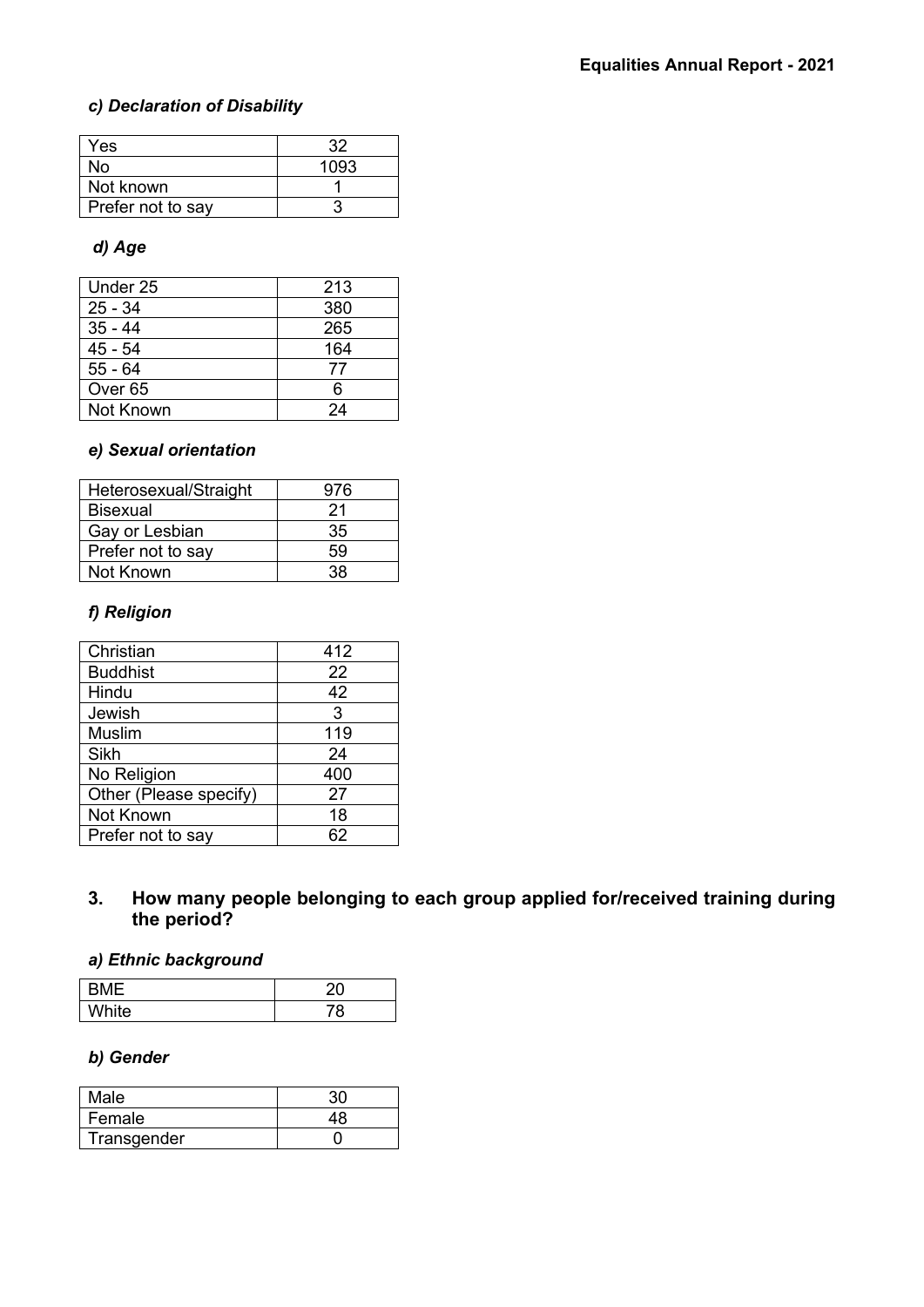### *c) Declaration of Disability*

| r es |  |
|------|--|
|      |  |

### *d) Age*

| Under 25  |    |
|-----------|----|
| $25 - 34$ | 24 |
| $35 - 44$ | 28 |
| $45 - 54$ | 21 |
| $55 - 64$ | 20 |
| Over 65   |    |

# **4. How many people belonging to each group were promoted during the period?**

### *a) Ethnic background*

| -     |  |
|-------|--|
| White |  |

#### *b) Gender*

| Male        |  |
|-------------|--|
| Female      |  |
| Transgender |  |

### *c) Declaration of Disability*

| Yes |  |
|-----|--|
| ı., |  |

### *d) Age*

| Under 25           |   |
|--------------------|---|
| $25 - 34$          |   |
| $35 - 44$          | 5 |
| $45 - 54$          |   |
| $55 - 64$          |   |
| Over <sub>65</sub> |   |

## **5. How many people belonging to each group "benefited or suffered detriment as a result of formal performance assessment procedures"?**

There were no formal assessment procedures carried out during the period.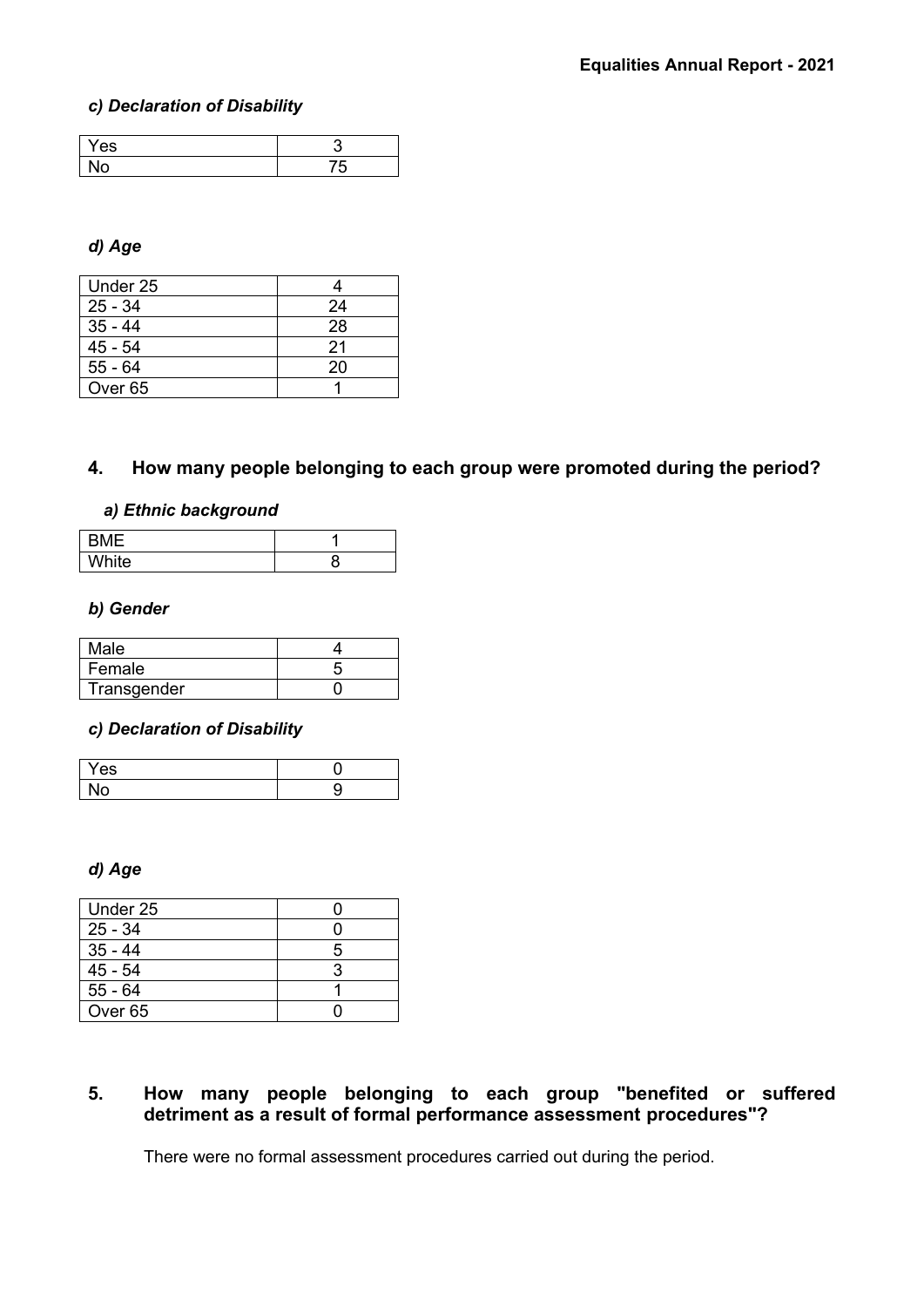### **6. How many people belonging to each group were involved in grievance procedures?**

There were no formal grievances during the period.

### **7. How many people belonging to each group were the subjects of disciplinary procedures?**

There were no formal disciplinary procedures during the period.

### **8. How many people belonging to each group ceased employment with the Council during the period?**

### *a) Ethnic background*

| Asian/ Asian British       | 11 |
|----------------------------|----|
| <b>Black/Black British</b> |    |
| Chinese/Other              |    |
| Mixed                      |    |
| White                      | 52 |
| Not Known                  |    |
| Gypsy/Traveller            |    |
| Romany Gypsy               |    |
| <b>Irish Traveller</b>     |    |
| Other (please specify)     |    |
| Prefer not to say          |    |
|                            |    |

### *b) Gender*

| Male        |  |
|-------------|--|
| Female      |  |
| Transgender |  |

### *c) Declaration of Disability*

| Yes               |  |
|-------------------|--|
| No.               |  |
| Prefer not to say |  |

### *d) Age*

| Under 25  | 6  |
|-----------|----|
| $25 - 34$ | 15 |
| $35 - 44$ | 14 |
| $45 - 54$ |    |
| $55 - 64$ | 15 |
| Over 65   |    |